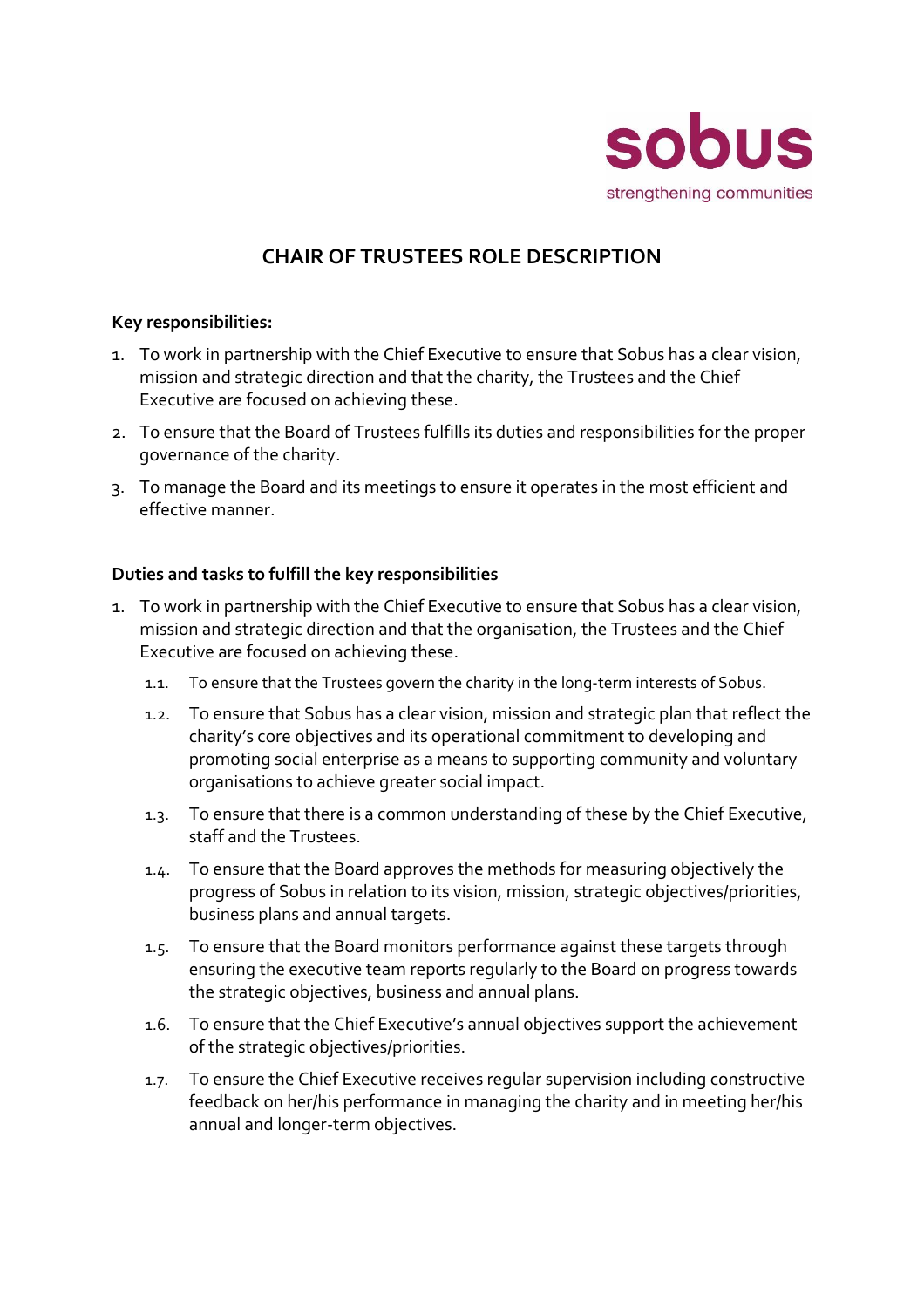- 2. To ensure that the Board of Trustees fulfills its duties and responsibilities for the proper governance of the charity
	- 2.1 To ensure that Sobus has a governance structure that is appropriate to a charity of its size/complexity, stage of development and its charitable objects.
	- 2.2 To ensure that the Sobus Board continues to comprises of a group of people who bring varying expertise to the table, that expertise supporting the diverse workload undertaken by the organisation and its commitment to effectively deliver its charitable purpose.
	- 2.3 To ensure that the Board's delegated authority is recorded in writing by means of terms of reference for Board committees and sub-committees, job descriptions for honorary officers and key staff, reporting procedures etc.
	- 2.4 To ensure that Sobus's financial dealings are systematically accounted for, audited and publicly available.
	- 2.5 To ensure that the major risks to which the charity is exposed have been reviewed and systems have been established to manage and mitigate these risks.
	- 2.6 To ensure that Sobus has a satisfactory system for properly and efficiently managing its finances.
	- 2.7 To chair meetings of the Board of Trustees
	- 2.8 To ensure that Board decisions are made in the best, long term interests of Sobus and that the Board takes collective ownership of these decisions.
	- 2.9 To monitor that decisions taken at meetings of the Board are implemented.
	- 2.10 In partnership with the Chief Executive to develop an annual programme of Board meetings and Board away days and ensure that relevant agendas and papers are prepared in good time for Board meetings.
	- 2.11 To ensure the Board of Trustees regularly reviews Sobus's governance structure, the Board's performance and the performance of each Trustee.
	- 2.12 To ensure that the Board has access to relevant external professional advice and expertise when required.
	- 2.13 To ensure that there is a systematic, open and fair procedure for the recruitment or cooption of Trustees, future Chairs of the Board and future Chief Executives (with a view to succession)
	- 2.14 To ensure that all members of the Board receive appropriate induction, advice, information and training (both individual and collective) an that a regular Board and Trustee appraisal programme is in place.
	- 2.15 To ensure that Trustees have a code of conduct and comply with it.
	- 2.16 In close consultation and in partnership with the Chief Executive to agree respective roles in representing Sobus and acting as spokesperson at public functions, public meetings and to the press/media.